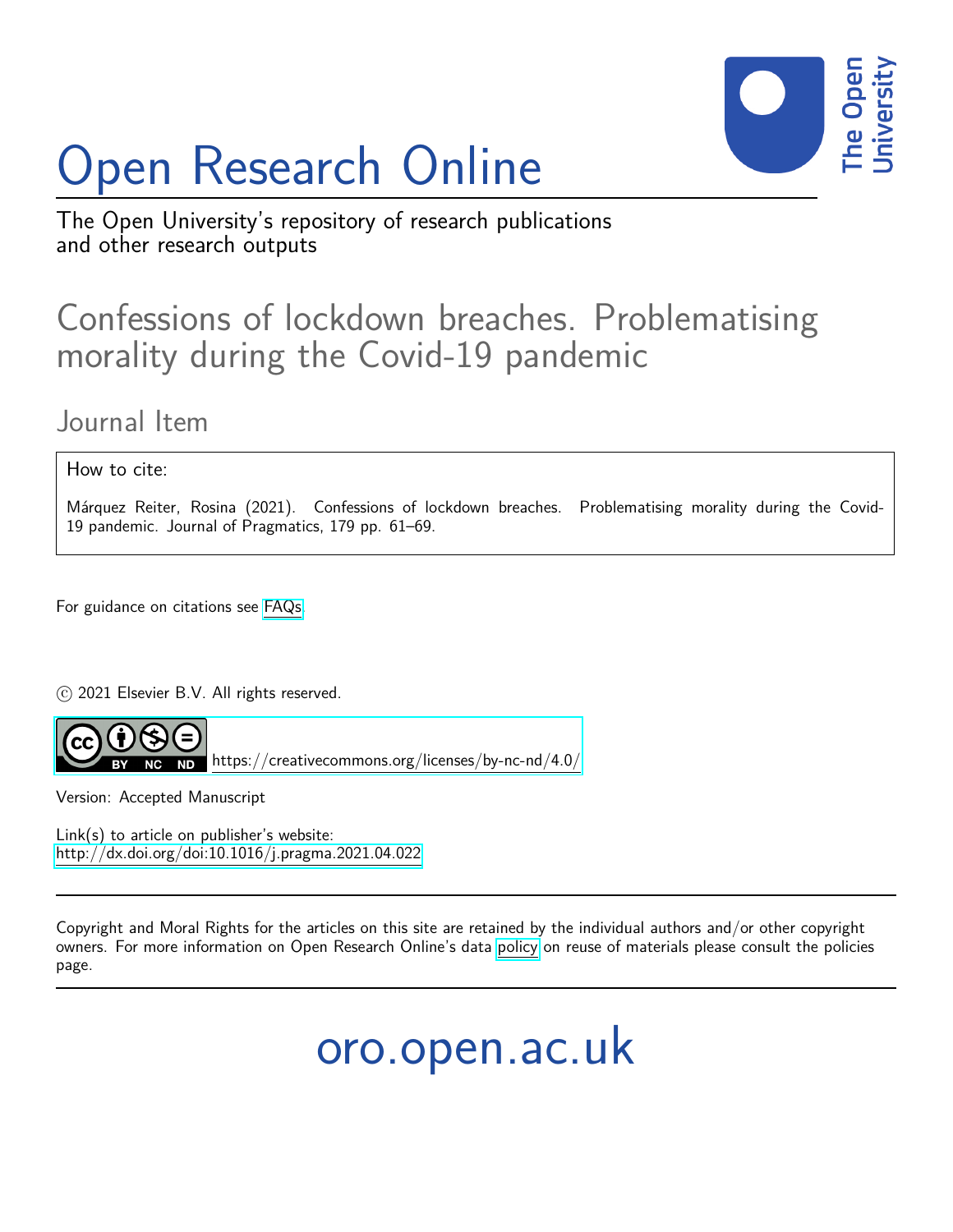#### **Confessions of lockdown breaches. Problematising morality during the Covid-19 pandemic.**

**Key words:** morality, transgressions, public space, pandemic, confessions, radio phone-ins

#### **1. Introduction**

This short essay contributes to understanding the discursive construction of morality at a time when behaviour in public spaces has become open to public scrutiny more than ever and to continue the scholarly dialogue on morality that Michael Haugh and I have engaged in (Márquez Reiter & Haugh, 2019; Haugh & Márquez Reiter, 2019).

The paper examines confessions of Covid-19 breaches in two radio phone-in programmes. The topic of the programmes revolved around experiences of lockdown and acted as priming for (Goodwin & Loyd, 2020) callers' self- and/or other confessions. The programmes' promos were designed to build the audience and encourage listeners to tune in by asking them to share their views on a sensitive question affecting the UK population.

The programmes hosted invited experts who were recruited at certain moments in the show to comment on (in)direct experiences of lockdown compliance or breaches reported by the callers and respond to text messages from the listenership which were read aloud. In these calls, callers acted as informers and confessors while the radio host played the role of facilitator. Callers disclosed first-hand knowledge or experience of lockdown breaches and acknowledged and/or avowed the circumstances that led to them. In line with the ritualised nature of confessions (cf. Kádár, 2017), they were performed in front of at least one other; in this case, the participants of the call and the programme's listenership. In addition, the actions described transcended the individuality of the offender as they represented moral dilemmas likely to affect many members of the general public. Moral dilemmas are understood here as the conflict that emerges from the callers' requirement to choose between two actions: complying with lockdown guidance v. attending to their livelihood or wellbeing needs. Callers can do each but not both of the actions as the latter would mean that they have failed to do something that they ought to do (e.g. McConnell, 1986). They would thus inevitably violate an important moral concern: attending to their own needs v. attending to those of the collective during a pandemic.

As morally invested members of the public, as evidenced by their spending time telephoning a radio programme to discuss appropriate behaviour in public during the pandemic, they recognise that their actions, those they witnessed, know of or were involved in are vulnerable to being deemed problematic. Callers phoned in to seek information, advice or validation of their actions on the basis of unclear and contestable government guidance regarding behaviour in public spaces during the Coronavirus outbreak. Those whose actions were constructed as nonnormative during the calls attempted to transform them into morally permissible by pursuing validation in a public forum (i.e. the radio). They thus presented their own breaching of the rules as necessary or warranted by *force majeure.*

The analysis focuses on the social actions that participants (callers, the host and invited experts) are seen to be carrying out and orienting to through talk such as self-professions and disclosures of minor unlawful behaviour in public. It pays attention to their design and the moral dilemmas they allude to.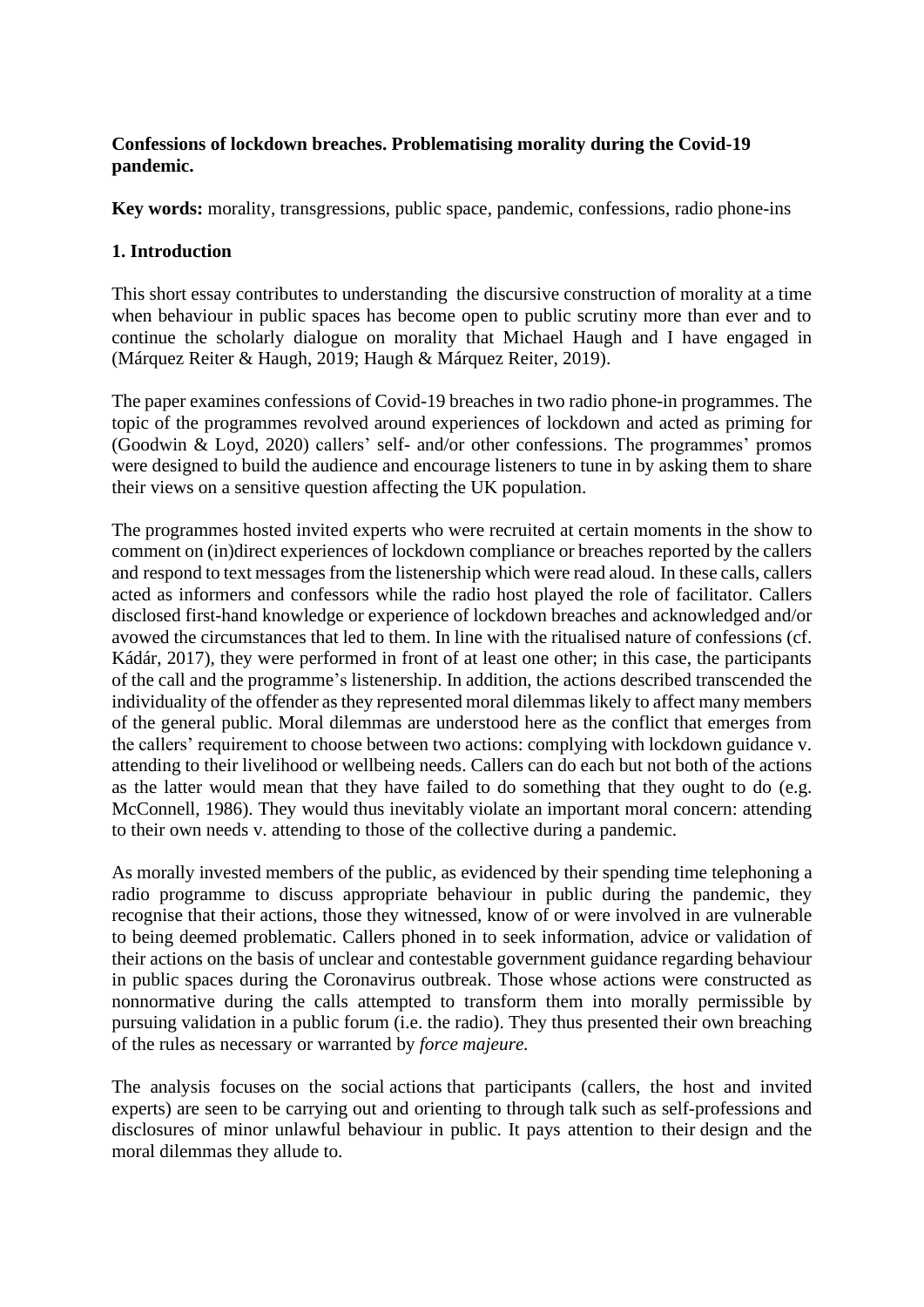#### **2. Data and analytic framework**

The data are a collection of 80 minutes of calls from the UK BBC5 Live phone-in programmes, broadcast on April 6<sup>th</sup> and May 6<sup>th</sup>, 2020, under the titles "Is the UK lockdown working?" and "Are people following lockdown rules?".

As is the case with these kinds of radio programmes (Hutchby, 1991, 2005) callers initially get in touch with the producers and provide details as to what their contribution will be about (of which the hosts reveal some awareness as they introduce the callers), and presumably get selected on the basis of this, so in spite of the fact that the callers are morally invested, those who appear on air may respond to radio or programme-specific debates or agendas.

The calls have been transcribed using Jeffersonian conventions (Jefferson, 2004), and the data analysed following an interactional pragmatics perspective informed by insights from conversation analysis (Schegloff, 2007). The analysis concentrates on the social actions that participants are seen to be carrying out and orienting to through talk. It seeks to adumbrate the situated character of morality and potential shifts in the collective consciousness resulting from the need to recalibrate individual self-interests in light of the need for collective safety during a pandemic.

#### **3. Analysis**

In the twoprogrammes analysed, the callers discuss their (in)direct experiences of lockdown breaches and compliance in the presence of the radio host and an expert guest in the area of psychology, as well as a police constable in one of the shows. The analysis will focus on disclosure of breaches by three different callers who frame their "confession" in different ways with reference to their particular circumstances.

It will be claimed that participants engage in a similar set of practices for producing their confessions but organise their contributions differently depending on whether the recipients align or not with the warrantability of the breaches. Participants who disclose their breaches straightaway in the call present their breaches as inevitable and warranted by a long-term physical health condition requiring ongoing management, which is disclosed as an account right after admitting to the breach. Disclosing their having broken lockdown first thing (and providing what looks like a reasonable account for it) provides them with a kind of "moral immunity" pre-empting any accusations later in the call. Strictly keeping to lockdown guidelines for these participants is presented as a potential hazard to their wellbeing, pointing at a tension between their individual needs and those for the collective good. Even though these participants confess to having breached the guidelines, they list a number of measures in line with the guidance that they have taken to minimise the risk to themselves and others; hence displaying an ability to reflect on the effect of their actions on others, including the concrete measures they claim to have taken to mitigate those effects. .

Callers whose breaches may not be warranted by a diagnosed health condition still present them as "inevitable" and driven by some urgency (framed as an "addiction", or as a thing "they had to do"), but the actual confessions and descriptions of the breaches appear later in the narration and are prefaced by a number of accounts. In line with the callers who presented the confessions straightaway, they also list the "rightful" and "considerate" measures taken to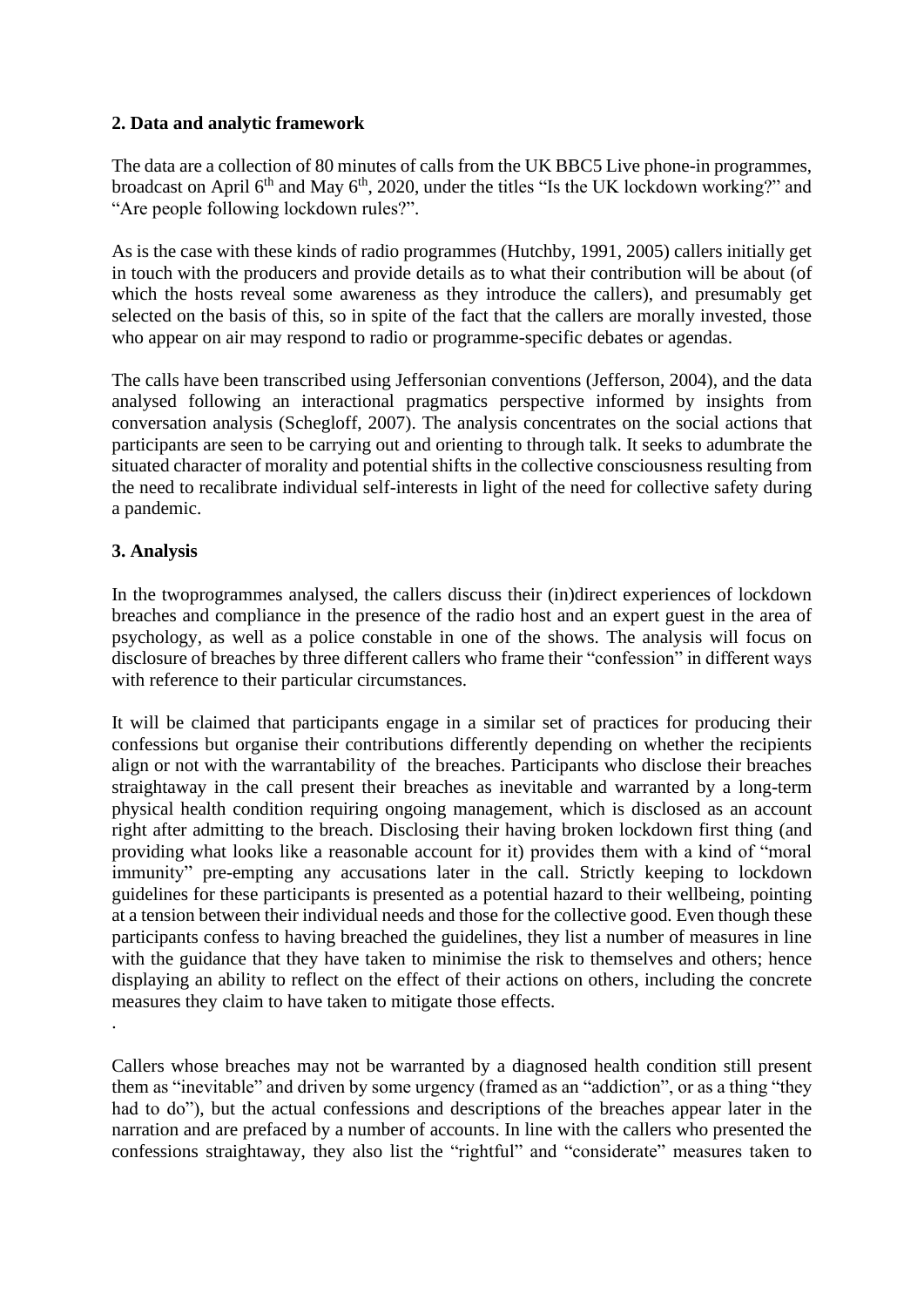counter the effects of their actions; thus revealing their awareness of what should be done despite choosing to act unlawfully(Kádár & Márquez Reiter, 2015).

#### *3.1 The indirect benefits to others derived from helping oneself*

The first call to be discussed is that of Derek in Nottingham, a gentleman with a prosthetic leg and limited mobility who drives daily to a relatively distant outdoor location. He describes his daily breach as opening the car door and having his coffee while enjoying the scenery for "mental exercise".

|              | BBC5APRIL6Call16 "Derek2 in Nottingham" |                                                      |
|--------------|-----------------------------------------|------------------------------------------------------|
| 1            | RACHEL                                  | DEREK'S in Newark in Nottingham.                     |
| $\mathbf{2}$ |                                         | =Hi Derek what's it like where you are.              |
| $\mathsf 3$  |                                         | =Are people generally being observant of the rooles? |
| $\sqrt{4}$   |                                         | (0.7)                                                |
| $\mathsf S$  | DEREK II:                               | Well Tyes they $\sqrt{ar}$ =hi Rachel >by the way.<  |
| 6            | RACHEL:                                 | ↑Mor↓ning.                                           |
| 7            | DEREK II:                               | They are I think erm but I live near quite a big     |
| 8            |                                         | lake (0.2) erm:: and there was: over the weekend     |
| 9            |                                         | there was lots of- of noise from quad bikes and      |
| 10           |                                         | scooters and stuff followed by .h police sirens      |
| 11           |                                         | $(0.5)$ all over the place                           |
| 12           |                                         | =Now I don't know whether they were .hh you know     |
| 13           |                                         | trying to- to stop that.                             |
| 14           |                                         | .h Erm:: but >what I actually phoned up about was<   |
| 15           |                                         | was .hh I actually I think technically I break the   |
| 16           |                                         | law.                                                 |
| 17           |                                         | .h Erm: I'm in an unfortunate position I've got a    |
| 18           |                                         | prosthetic leg.                                      |
| 19           |                                         | (0.5)                                                |
| 20           |                                         | So (0.2) any walking .h er any distance i-it's       |
| 21           |                                         | completely out of the question.                      |
| 22           |                                         | So exercise for me is very limited.                  |
| 23           | RACHEL:                                 | Mmm.                                                 |
| 24           | DEREK II:                               | I live on my own .hh which is fine erm:: but what    |
| 25           |                                         | I do in the mornings .hh erm and I've >already<      |
| 26           |                                         | done it this morning is I- I make a coffee .hh I     |
| 27           |                                         | get in my vehicle and I drive about three or four    |
| 28           |                                         | miles down to the river .h and I sit down by the     |
| 29           |                                         | river .hh drink my coffee watch the world go by.     |
| 30           |                                         | .h There's no (0.2) physical exercise (0.2) but      |
| 31           |                                         | there's mental exercise.                             |
| 32           | RACHEL:                                 | Mmm                                                  |
| 33           |                                         | (0.5)                                                |
| 34           | DEREK II:                               | >If you see what I mean< because i-it gets me away   |
| 35           |                                         | from-from the property .h I don't see anybody I      |
| 36           |                                         | don't talk to anybody .h but I mean technically I    |
| 37           |                                         | suppose I am breaking the law.                       |
| 38           |                                         | (0.5)                                                |
| 39           | RACHEL:                                 | Wow I mean there's not a law to be broken but I-I    |
| 40           |                                         | [suppose like you] said the guidelines technically   |
| 41           | DEREK II:                               | $\lceil ($                                           |
| 42           | RACHEL:                                 | tha' .hh that may not be allowed but Susan who would |
| 43           |                                         | want to deny Derek Ttha'.                            |
| 44           | SUSAN:                                  | .mtk absolutely I think the: erm the whole concept   |
| 45           |                                         | of mental exerci:: se .h erm: and mental wellbeing   |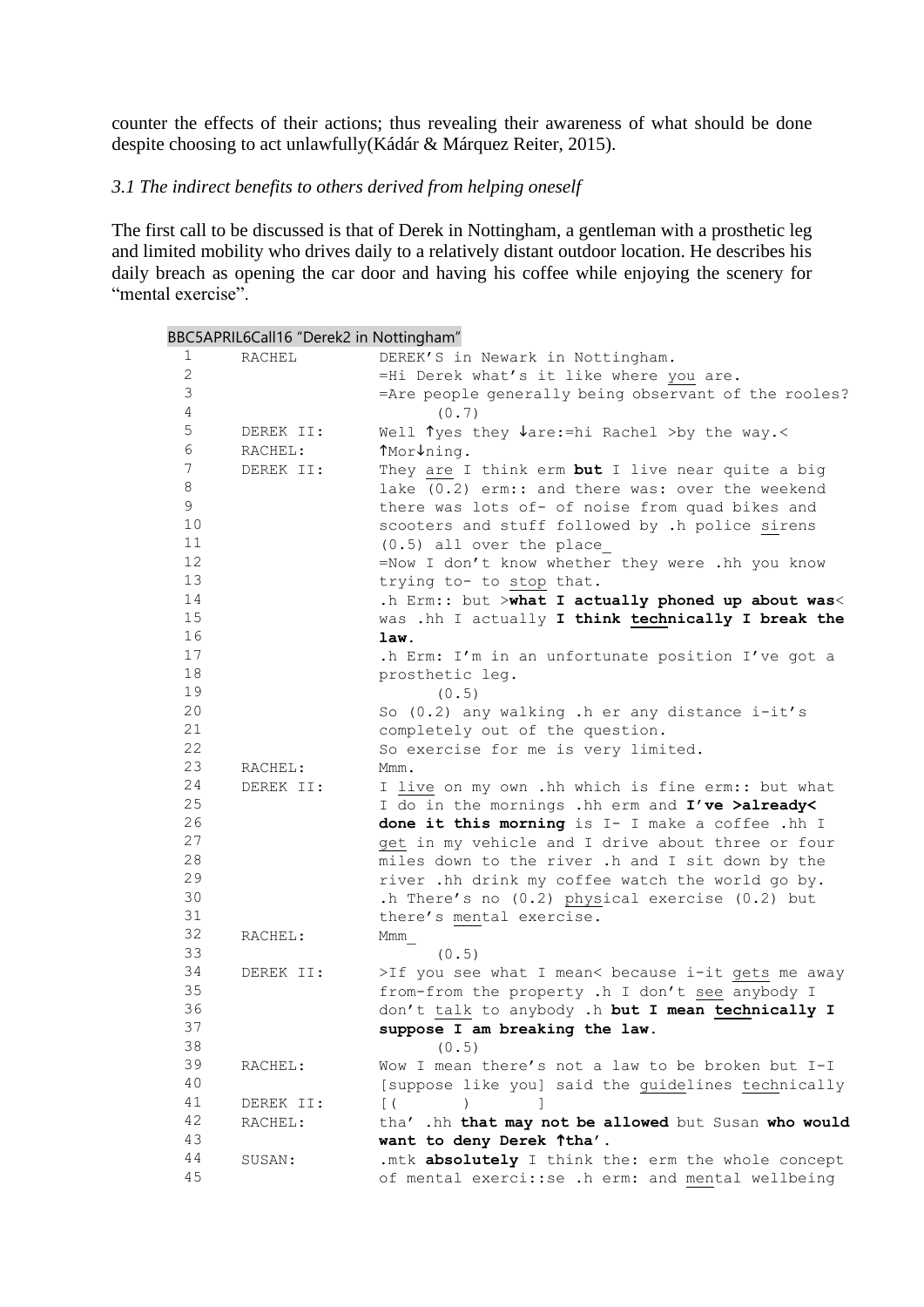| 46 | $>$ is $a^{\circ}$ < REALLY important one .h a::nd we really |
|----|--------------------------------------------------------------|
| 47 | need to be (0.2) paying attention to it .h Thot              |
| 48 | $\frac{1}{2}$ just in terms of (0.2) getting out the house   |
| 49 | which I agree is is er is really important for               |
| 50 | that.                                                        |
| 51 |                                                              |

The presenter, Rachel, welcomes the caller, elicits his experience of where he lives (line 2) and reformulates the question providing a more specific version to check whether in his experience people are observant of the rules (line 3). After a gap (line 4) Derek confirms that people generally are compliant with a rising intonation 'well' in turn initial position (Heritage, 2015) and introduces a greeting back to Rachel in latch (line 4), which is reciprocated (line 6). The dispreference (Pomerantz 1984) observed in Derek's reaction orients to the question's 'positive' polarity (line 3) where a 'yes' answer would represent a 'best-case scenario' (Raymond & Heritage 2021) v. the qualified 'Yes…but'-type answer he provides (Raymond 2003). It also relates to the contrast between the type of 'best case scenario' embodied in the design of the question (line 3) and what Derek is about to reveal as his reason for calling. In this sense, Derek's initial answer to the question could be said to foreshadow his breaches. <sup>1</sup> Derek provides a reference to what he heard and interpreted as possible other-breaches in the lake area where he lives (lines 7-13). This is tentatively presented based on auditory stimuli (i.e. noise) and mitigated with markers of lower certainty ("Now I don't know whether they were…trying to stop that", line 13).

Derek proceeds to clarify that the reason for the call is not to discuss other people's compliance but his own breaching (line 14). The breach is presented as a mitigated confession (lines 15- 16), of an action that did not happen once but happens regularly as seen in the use of the present tense.

There is no uptake by the presenter after this and Derek produces a marker of incipient speakership (inbreath, line 17) and a "erm" before presenting an account for the breach. This is prefaced with an assessment of his personal circumstances (line 17) and the disclosure of having a prosthetic leg. There is no uptake by the presenter in response to this empathy-seeking disclosure, and Derek incrementally (Schegloff, 2016) adds to the account by explaining that regular forms of exercise (as permitted by the guidelines) would in his case be limited.

Derek presents his long-term physical health condition as unavoidable: he has no control over his prosthetic leg. He formulates his breach as a choice is warranted by his health condition despite being "illegal" if read technically. The modulated forms with which this confession is presented (the use of 'think' as a hedge [Aijmer, 1997]) followed by the insertion of 'technically' by which the opposite may be inferred) also shows that this breach is not presented as defiant or brazen but as something of *force majeure.* His actions are morally just

<sup>&</sup>lt;sup>1</sup> I would like to thank one of the anonymous reviewers for pointing this out.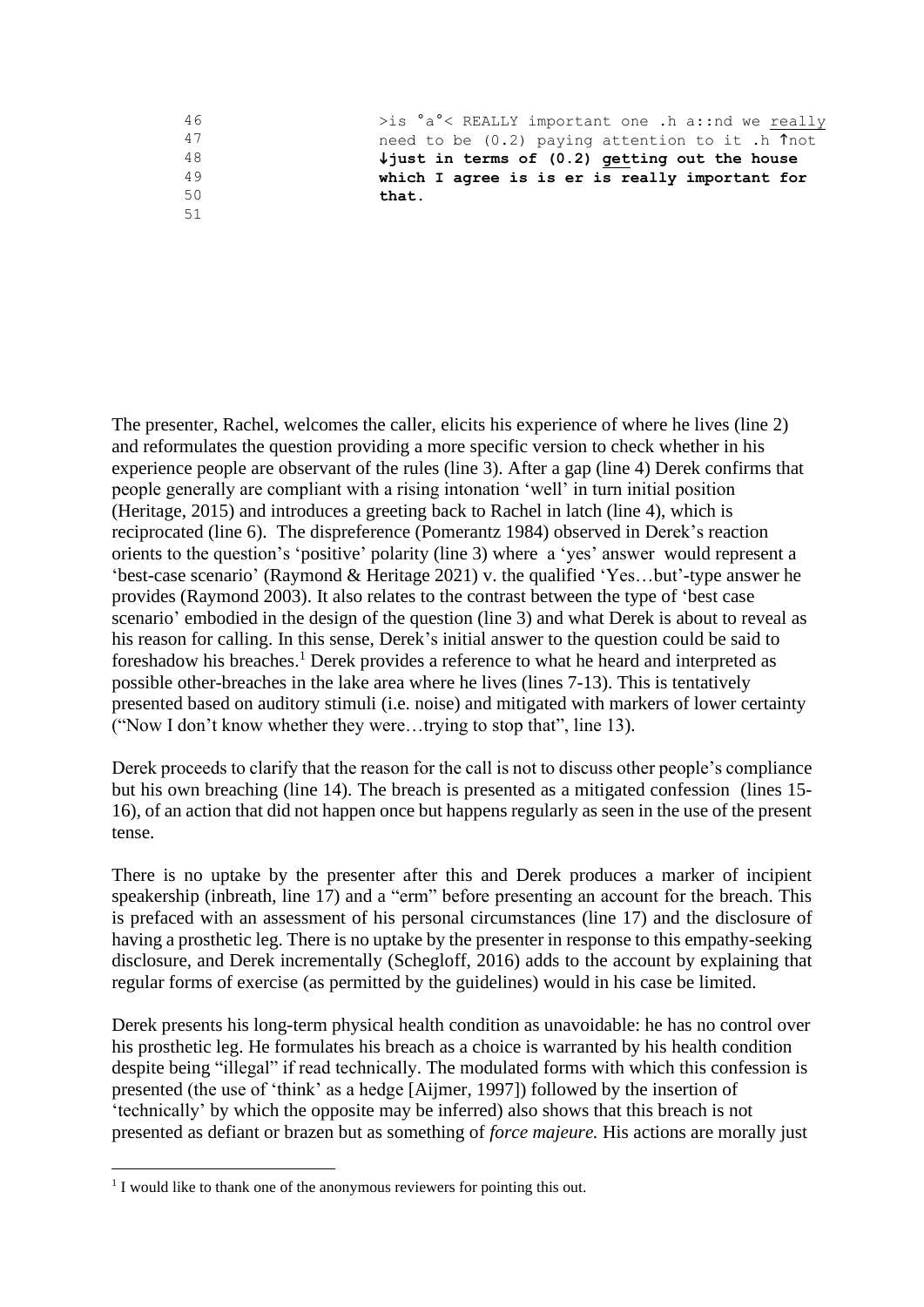in the sense that his obligations and rights to his wellbeing emerge as taking precedence over his legal obligations. In other words, lockdown may increase the risk of adverse health conditions and negatively impinge on the capacity of the National Health Service (NHS) to deal with Covid-19 cases. In helping himself, Derek is helping the NHS, thus making relevant the official discourse then circulating in society.<sup>2</sup> Rachel responds with a minimal token displaying listenership but also understanding with low volume and narrow low range (line 23), though no further elicitation or form of response is offered.

Derek continues to describe further mitigating personal circumstances (line 24) and what the breach consists of (lines 27-29). In this account, the reference to this having been done that morning (lines 25-26) may also be a way of orienting to the caution exercised, being in a place at a time where people may not be around given that the show aired at 9am, and suggests consideration for the collective good. The actions described as part of the breach are ordinary and unobstructive actions (for others). They are listed and prosodically produced with markers of routineness (e.g. the use of the present tense to describe habitual actions) in spite of the fact that they are carried out in extraordinary circumstances.

Another display of awareness of the guidelines lies in his referring to the accepted physical exercise and clarifying that, in his case, it represents wellbeing ("mental exercise", lines 30- 31). This receives a similar kind of minimal response (line 32) and silence (line 33) displaying understanding. Derek orients to these as markers of incipient dispreference. Before he professes again to be "breaking the law" while displaying regard for the rules and safety of himself and others, he strengthens (lines 34-35) and extends his account (lines 35-36) in pursuit of an aligning response and finishes it with a prosodically highlighted "technically" (line 36), including another mitigation "I suppose".

Rachel's offers a relatively more involved response via a response cry (Goffman, 1978) wrapping up the moral dilemma that Derek's situation entails. In upkeeping her role as a broadcaster, she ensures accurate terms are used, and her response token is followed by an other-correction to Derek's categorisation of the rules, rejecting the use of the term "law" in favour of "guidelines" and taking up "technically" again to confirm that this may not be allowed (lines 42). She immediately recruits the expert, Susan, by presenting this issue as something that in Derek's case should be seen as morally permissible (42-43).

Susan offers a strong endorsement (line 44) and takes up Derek's formulation of "mental exercise" and leaving the house but moves on to expand on mental wellbeing inside the house. She thus focuses on mental wellbeing in a way in which she is seen to deal with the sensitivity of Derek's condition but may not be heard as endorsing all possible such other cases. Her assessment is based on the grounds of the information as presented by Derek. Nonetheless, Susan's contribution abstracts from Derek's personal case to focus on things that all callers may need to consider.

Some of the features of Derek's formulation and framing of his own breach are common to other confessions in the programmes that include disclosure of health conditions. These callers begin by presenting themselves as technically unlawful early on in the call while displaying awareness of what the guidance states. They then move on to introduce the mitigating

<sup>&</sup>lt;sup>2</sup> "Take care of yourself and your NHS will take care of you"

[https://www.nottinghamwestccg.nhs.uk/media/2088/self-care-leaflet.pdf,](https://www.nottinghamwestccg.nhs.uk/media/2088/self-care-leaflet.pdf) accessed on 10/09/2020.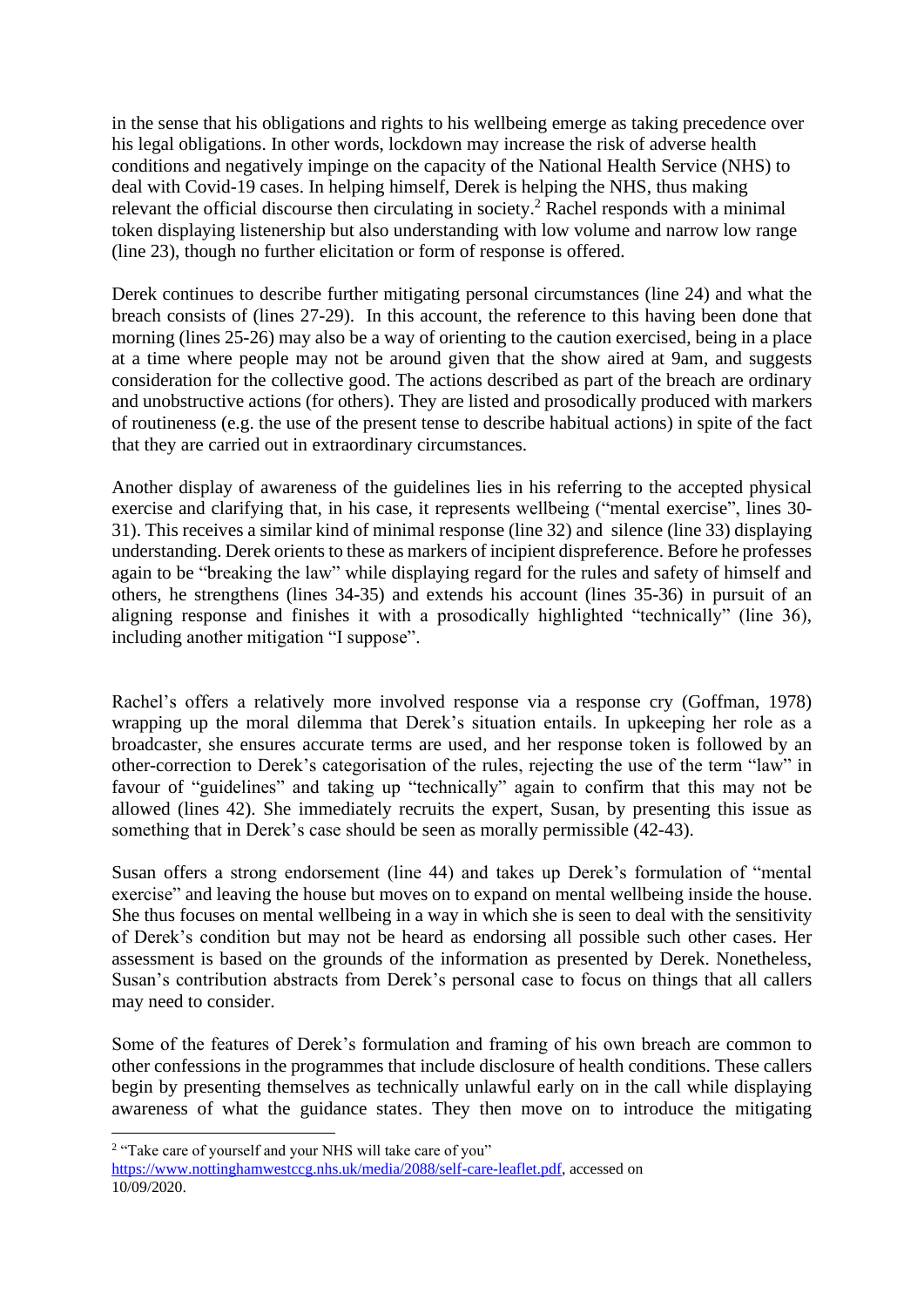circumstances that make the breach unavoidable and present their own safeguarding of their health as part of their moral responsibility to help the NHS and, by extension, help others who might need the service. They also display consideration for others and regard for the guidelines by listing the cautious measures they take.

This next call is by John in Canterbury, an essential worker who discloses his own mental health condition that led him to not only leave the house in ways that are treated as not lawful (although not really described in the call), but also to move in back with their parents.

|          |                 | BBC5MAY6 Call 14_John in Canterbury                                         |
|----------|-----------------|-----------------------------------------------------------------------------|
| 64       | NICKY:          | THEY ↓JOHN HOW YOU DOING?=John in Canterbury.                               |
| 65       |                 | (0.7)                                                                       |
| 66       | JOHN:           | Tyeah I'm I'm alright at the moment thank you hh.                           |
| 67       | NICKY:          | Yeah is [every] thing going okay for you?                                   |
| 68       | JOHN:           | $[Err - ]$                                                                  |
| 69       |                 | (0.7)                                                                       |
| 70       | JOHN:           | Erm Twe: ll it was: it was very hard at the start                           |
| 71       |                 | and erm: and I broke the lockdown erm by going                              |
| 72       |                 | outside regularly as I .hhhh have general Tanxiety                          |
| 73       |                 | distorder und and I get very caught up in my own                            |
| 74       |                 | anxieties and fear:s if I'm on my own in lsi:: Jde                          |
| 75       |                 | erm and I was given CBT which ↓helps you know which                         |
| 76       |                 | (0.2) consists of distraction like going outside                            |
| 77       |                 | and noticing what you can see smell etcetra.                                |
| 78       |                 | .h But I can do that so >at the ^start of the                               |
| 79       |                 | lockdown< I tried to avoid going outside er I used                          |
| 80       |                 | the CBT technique of (.) being thankful for what I                          |
| 81       |                 | ha::ve like I (0.2) .h have a big flat and can go                           |
| 82       |                 | outside once a da:: y you know while political                              |
| 83       |                 | prisoners ((noise distortion)) one room and can't                           |
| 84       |                 | go outside at Torl or even look out the window in                           |
| 85       |                 | ↑many ↓ cases which is more frustrating and                                 |
| 86       |                 | depressing >you know< not even taking into account                          |
| 87       |                 | physical suffering they experience.                                         |
| 88       |                 | .hhh But I ↑still ↓struggled erm: you know even                             |
| 89       |                 | with that because I- I've been staying in my                                |
| 90       |                 | grandma's flat erm: and she died recently and                               |
| 91       |                 | ~being in that flat~ you know makes me think about                          |
| 92       |                 | er her suffering er and her ↑dea↓th .h and I kind                           |
| 93       |                 | of worry that this will happen to: >you know< other                         |
| 94       |                 | members of my family [from Covid nineteen-]                                 |
| 95       | NICKY:          | [When when you go out] b-                                                   |
| 96       |                 | absolutely understand everything you're saying it's                         |
| 97<br>98 |                 | a (.) terrible situation I understand anxiety                               |
| 99       |                 | disorder as well.                                                           |
| 100      | JOHN:<br>NICKY: | $=$ Mmm.                                                                    |
| 101      |                 | So when (0.5) you're going out<br>are you being (.) terribly careful °too°. |
| 102      | JOHN:           | .hhh Yea:h so erm when I was in my grandma's fla:'                          |
| 103      |                 | erm $(0.2)$ cos I've actually had to $(0.2)$ to go- to                      |
| 104      |                 | move back in with my parents >cos I< was struggling                         |
| 105      |                 | so much but when I was in my er- grandma's flat I                           |
| 106      |                 | could .h quite easily go straight into the                                  |
| 107      |                 | countryside and easily stay two metres apa:r .h                             |
| 108      |                 | so for ME y- .h yeah I don't like (0.2) kind of                             |
| 109      |                 | breaking Trools but you know I wanted to actually                           |
|          |                 |                                                                             |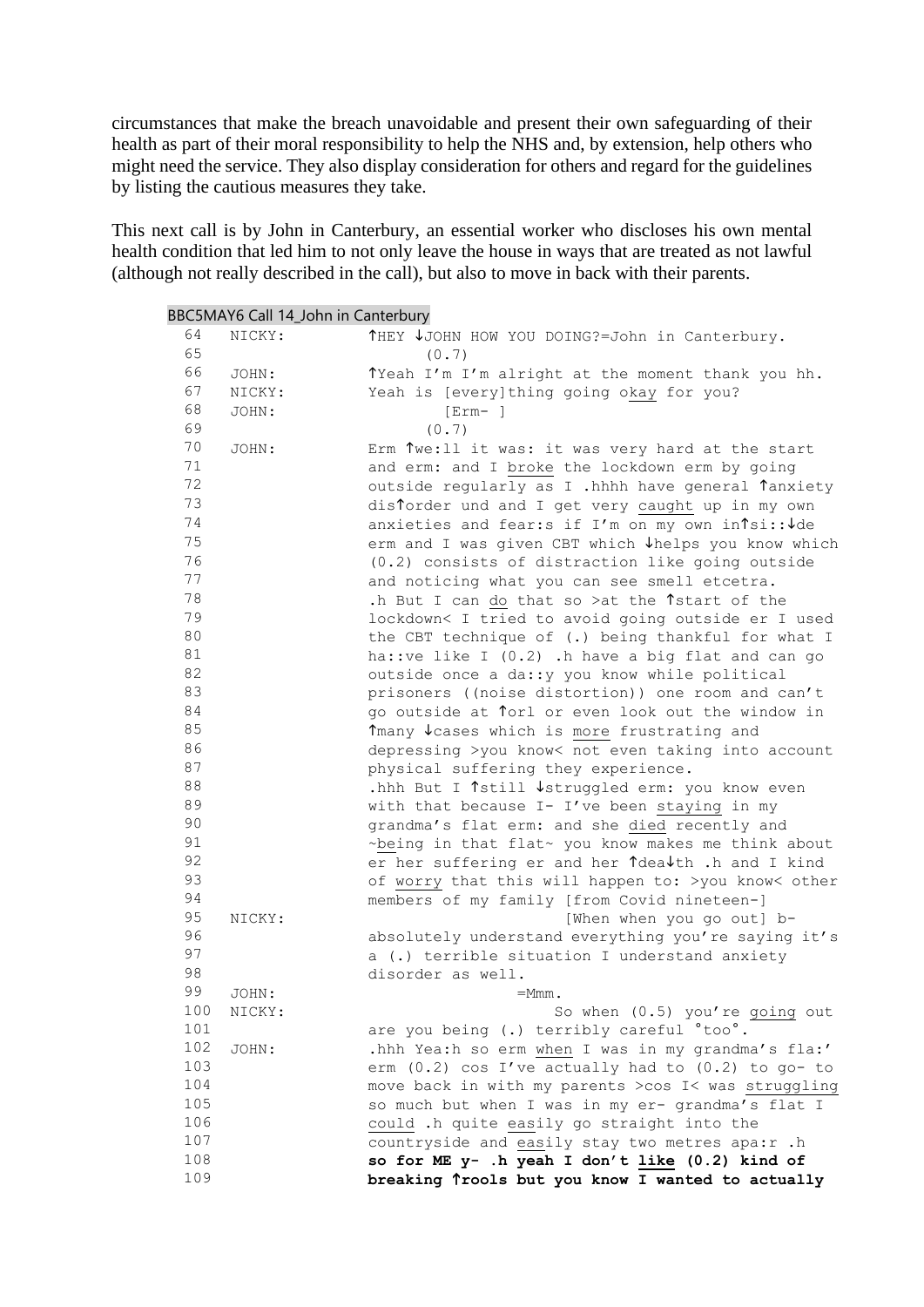| 110 |        | avoid going to move back in with my parents cos I                             |
|-----|--------|-------------------------------------------------------------------------------|
| 111 |        | I work in a supermarket and they're quite elderly.                            |
| 112 |        | .hhh Erm so I was kind of doing that to to further                            |
| 113 |        | to avoid $erm (0.5)$ . mkt you know making that wor::se                       |
| 114 |        | but I I think the people that (0.2) you know are                              |
| 115 |        | far worse than me you know elderly people.hhh erm                             |
| 116 |        | maybe who have mental health issues or or can't                               |
| 117 |        | actually have any social contact cos they- er I                               |
| 118 |        | mean I know old people that .h rely on going outside                          |
| 119 |        | that Tis their social contact they might not have                             |
| 120 |        | friends or family-                                                            |
| 121 | NICKY: | Er er er absolutely and this $(0.5)$ applies to the                           |
| 122 |        | the whole $\hat{\mathsf{T}}$ hair $\downarrow$ dresser situation as well what |
| 123 |        | what a situation John thank you very much indeed                              |
| 124 |        | for .hhh explaining that one.                                                 |

Nicky, the presenter, introduces John with a question on his wellbeing which may or may not have been based on prior knowledge provided by the show producers. John's answer indicates a possible past state of trouble or a potential future one ("at the moment", line 66), prompting Nicky to ask again as John launches his telling (line 70) with a number of initial prefaces. John begins with an assessment of what the lockdown was like at first (line 70), confesses to having broken the lockdown (line 71) and how, and after a long inbreath presents his account for having done so, disclosing his suffering from an anxiety disorder, followed by a longer account with more details.

John lists the forms of treatment he has tried as a means of showing that it was not enough to deal with his condition, making his going out inevitable. He presents himself in a more privileged position than others (lines 81-87). The account of his struggle continues with increased levels of distress around the real fear of death of relatives (lines 88-94) leading to an intervention by Nicky in overlap (l. 95). The beginning of Nicky's turn oriented to the confessed breach (going out) and was leading towards a question that gets initially aborted (line 95). Nicky redirects his question action by moving aside the painful part of John's account, empathising and demonstrating understanding of the sensitivity of the situation (lines 96-98) with a display of access to anxiety disorder as John described it. After getting a minimal response (Fishman, 1978) from him, Nicky restarts the question (lines 100-101) from a position of care and concern, to request whether he was being cautious when outside, with the addition of "too", which orients to the measures of self-care presented earlier by the caller. With this, Nicky orients to the expectation that confessions of Covid-19 breaches should be accompanied by an account of the measures taken to mitigate the possible consequences of the breach to others and prompts for them. Such accompanying accounts appear to be treated by the participants as normative. In the previous call they were articulated without prompting and in the present one they are oriented to as missing (lines 100-101).

John is allowed another extended multi-unit turn where apart from mentioning his awareness of social distancing and his going out into the countryside as a means to avoid the extreme measure he had to take in the end, he discusses the other breach (moving back in with parents) and describes the reasoning process that involves concern with the guidance and the care of others. John once again positions himself as more fortunate than others with other conditions and thus orients to the value of taking care of others as oneself. Nicky empathises (line 123)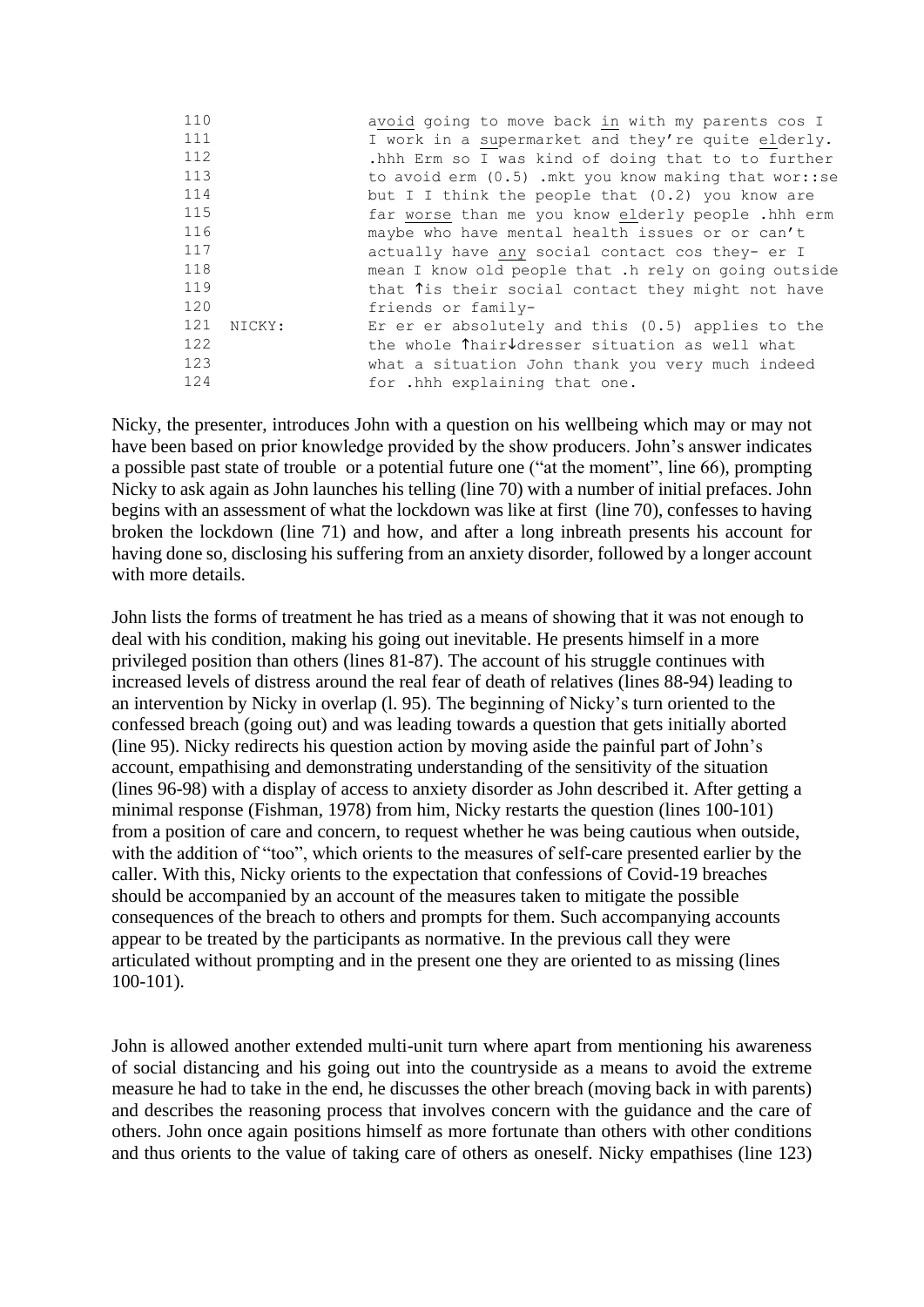with John without any explicit assessment terms and thanks him for his full explanation without any further explicit endorsement or condemning of the described breach.

In these two examples, callers disclosed their breaches at the first available opportunity and accompanied them with contiguous accounts that point at the moral dilemmas of having to choose between two conflicting actions. They volunteered or were prompted to explain the reasonable and considerate measures they took to mitigate the consequences of their actions .

#### *3.2 Individuals' right to autonomy: minimal sacrifice towards others*

Breaches may be framed as unavoidable in less sensitive ways. This last call is by a gentleman who chooses a pseudonym and who is exposed by the host to not be using his real name. Mike describes a clear breach: a meeting with friends to play a tennis match.

#### BBC5MAY6 Call 10\_James Scott Mike in Teddington

| 128 | NICKY: | Mike in Teddington hello Mike not your real name.                   |
|-----|--------|---------------------------------------------------------------------|
| 129 |        | (1.0)                                                               |
| 130 | MIKE:  | .hh Yeah hi good morning [erm I think that I-<br>$\Box$             |
| 131 | NICKY: | [Um the reason we're ]                                              |
| 132 |        | putting these questions on to the Chief Constable                   |
| 133 |        | is that er they are questions that will be .hhh                     |
| 134 |        | understood an-and applied to so many people what                    |
| 135 |        | would you like to ask.                                              |
| 136 |        | (0.7)                                                               |
| 137 | MIKE:  | .hhh Well I I Thope it's a $\sqrt{c}$ common sense question         |
| 138 |        | too I I I'm a very keen tennis player (0.2) proble                  |
| 139 |        | probably even an addict and er .h you know I miss                   |
| 140 |        | my tennis desperately and .hh we have a little                      |
| 141 |        | tennis WhatsApp Tgroup and I'd asked a couple of                    |
| 142 |        | people (0.5) if they'd be intrested in playing a                    |
| 143 |        | a discreet $\gamma$ ame $\lambda$ and .hh and actually people (0.2) |
| 144 |        | one or two replied privately                                        |
| 145 |        | .hhh We knew of a court that no one Tuses that                      |
| 146 |        | doesn't have a lo:ck.                                               |
| 147 |        | .h Erm:: we just went along there arrived separately                |
| 148 |        | .hhh stood either side of the ne: : t got some $(0.5)$              |
| 149 |        | brand new balls out (0.7) standing twenty metres                    |
| 150 |        | apar:t hit for (0.5) half an hour forty minutes                     |
| 151 |        | and we don't feel we're- .hh in anybody's way or                    |
| 152 |        | doing anybody any harm or or getting too close to                   |
| 153 |        | one another and and and we really enjoy it I mean                   |
| 154 |        | the sense of relief of .h just hitting a ball over                  |
| 155 |        | a net again is fantastic.                                           |
| 156 |        | (1.7)                                                               |
| 157 | NICKY: | And what about the ball:.                                           |
| 158 | MIKE:  | $S-s-$ (0.5) [so what we do is we we just- ]                        |
| 159 | NICKY: | [touching the touching the ball.]<br>$D-$                           |
| 160 |        | (0.7)                                                               |
| 161 | MIKE:  | We disinfect the balls after the ga:me (0.5) erm:                   |
| 162 |        | and er and Tyeah we go home and wash our hands in                   |
| 163 |        | the regular way: 3 so .h we feel we're doing a common               |
| 164 |        | sense thing and we hope you 'can' #con'tirm# that.                  |
| 165 |        | (2.2)                                                               |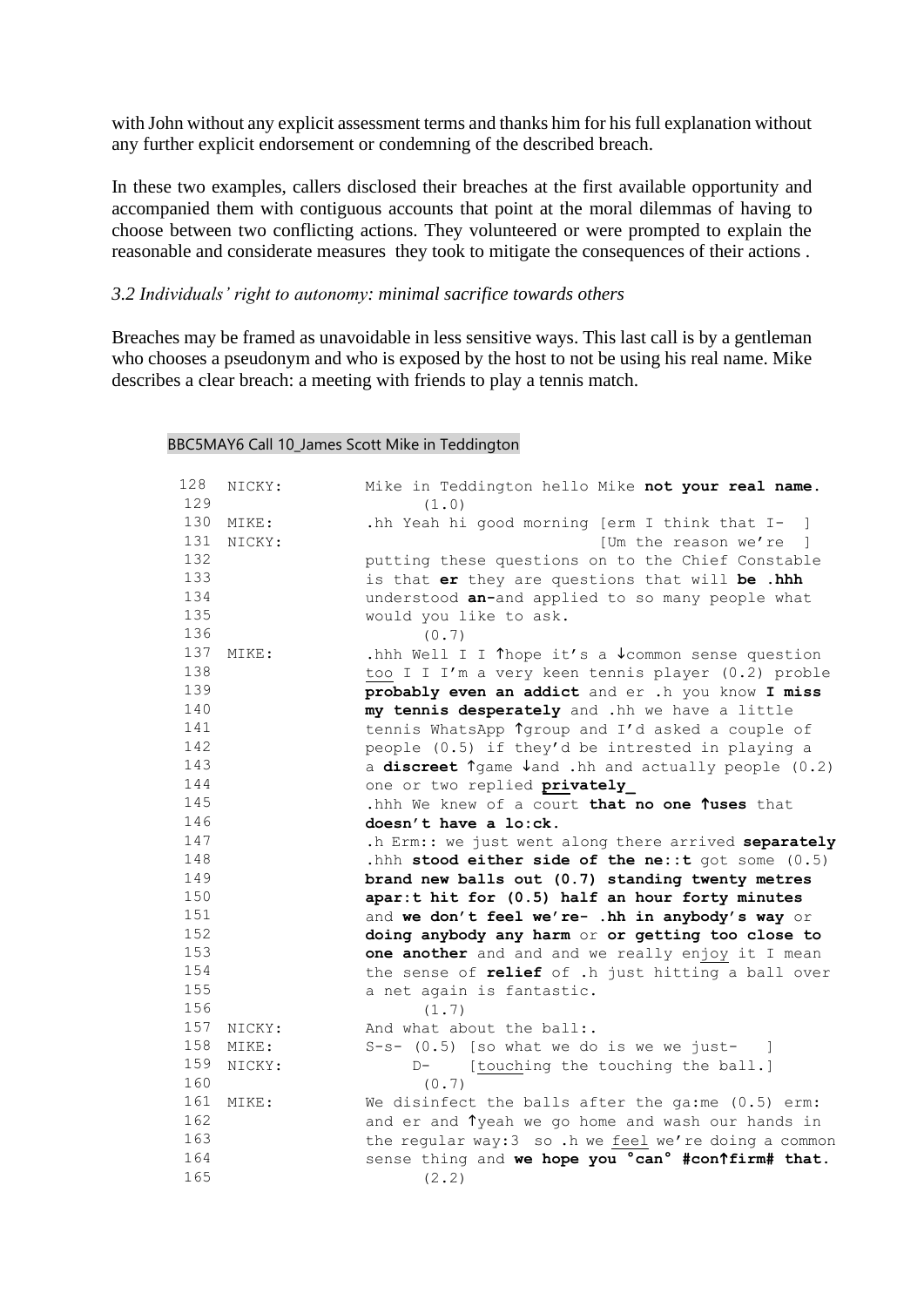|     | 166 NICKY:  | $.$ mtk $(0.5)$ Yah.                                               |
|-----|-------------|--------------------------------------------------------------------|
| 167 | JAMES:      | Again Nicky erm- (0.2) a thousand case studies and                 |
| 168 |             |                                                                    |
|     |             | scenarios could be played out.                                     |
| 169 |             | Men- TMany police Vforces have got frequently                      |
| 170 |             | asked questions as does many other agencies (0.7)                  |
| 171 |             | which try and build with .h the many many questions                |
| 172 |             | that the the public the public are having around                   |
| 173 |             | this.                                                              |
| 174 |             | .hhh And Tavgen .hh a-a-a-I-I can't give .h a a                    |
| 175 |             | com <sup>†</sup> PLETE↓1y (0.2) erm accurate answer on every       |
| 176 |             | single case study.                                                 |
| 177 |             | .h What- our message has been to use common sense                  |
| 178 |             | to act reasonably if the the the if the journey                    |
| 179 |             | to take exercise is is .h is is very smor::1 .hh if                |
| 180 |             | it's a if it's a reasonable journey .h um if it                    |
| 181 |             |                                                                    |
|     |             | is to take exercise if the exerci: se (0.2) um could               |
| 182 |             | be done in a safe way then and it's a reasonable                   |
| 183 |             | then officers will use their discretion.                           |
| 184 |             | .h But these these [are very difficult to take ( )]                |
| 185 | $(MIKE?)$ : | [Well that's good perhaps they ]                                   |
| 186 |             | can do it.                                                         |
| 187 | JAMES:      | every scenario.                                                    |
| 188 |             | (3.0)                                                              |
| 189 | NICKY:      | Does that help you?                                                |
| 190 |             | (1.0)                                                              |
| 191 | SCOTT:      | Er [yeah ] thank you Nicky erm: I think that's the                 |
| 192 | MIKE:       | [Yeah.]                                                            |
| 193 | SCOTT:      | best that they can do under the circum stances.                    |
| 194 |             |                                                                    |
|     |             | There's just too many as I said at the beginning                   |
| 195 |             | too many permutations so (0.5) as long as common                   |
| 196 |             | senses will preTvai:1 .h you know if I was told to                 |
| 197 |             | go home and not pick up the dog because it's not                   |
| 198 |             | essen <sup>t</sup> shul I know that to be true and I would         |
| 199 |             | simply go ho:me.                                                   |
| 200 | NICKY:      | Yah $(0.7)$ the thing $\hat{T}$ is: $(0.2)$ h $((sighs))$ it's erm |
| 201 |             | (1.0) in most circumstances the situation where the                |
| 202 |             | police are doing a terrific job.                                   |
| 203 |             | There have been exceptions<br>but there have                       |
| 204 | SCOTT:      | $^{\circ}$ Hm $-$ mm $^{\circ}$                                    |
| 205 | NICKY:      | been exceptions with the public as we: 11 those                    |
| 206 |             | idiots having barbecues an-and so forth.                           |
| 207 |             | =^I mean I was ^wondering why the [teni- .h the]                   |
| 208 | $($ $)$ :   | [Yeah yeah<br>and the state                                        |
| 209 | NICKY:      |                                                                    |
| 210 |             | .h the tennis court is To pen in the Tfirst $\not$ place.          |
|     |             | (1.0)                                                              |
| 211 | MIKE:       | Huh huh huh .h well it doesn't have a gate $\sqrt{err}$ :          |
| 212 |             | so we've kind of helped our selves in in in all                    |
| 213 |             | honesty but erm .h algen we just feel that (0.2)                   |
| 214 |             | you're sufficiently dischreet you're you're not                    |
| 215 |             | .h (0.5) bothering other people you're being careful               |
| 216 |             | with what your doing .hh er: and then we just get                  |
| 217 |             | on with it .h play have a bit of fun .hhh have a                   |
| 218 |             | bit of <b>Vexercise</b> and and go Thome Jagain and and it         |
| 219 |             | just feels like it works really well in the                        |
| 220 |             | situation.                                                         |
| 221 | NICKY:      | Mmm.                                                               |
| 222 |             | (0.5)                                                              |
|     |             |                                                                    |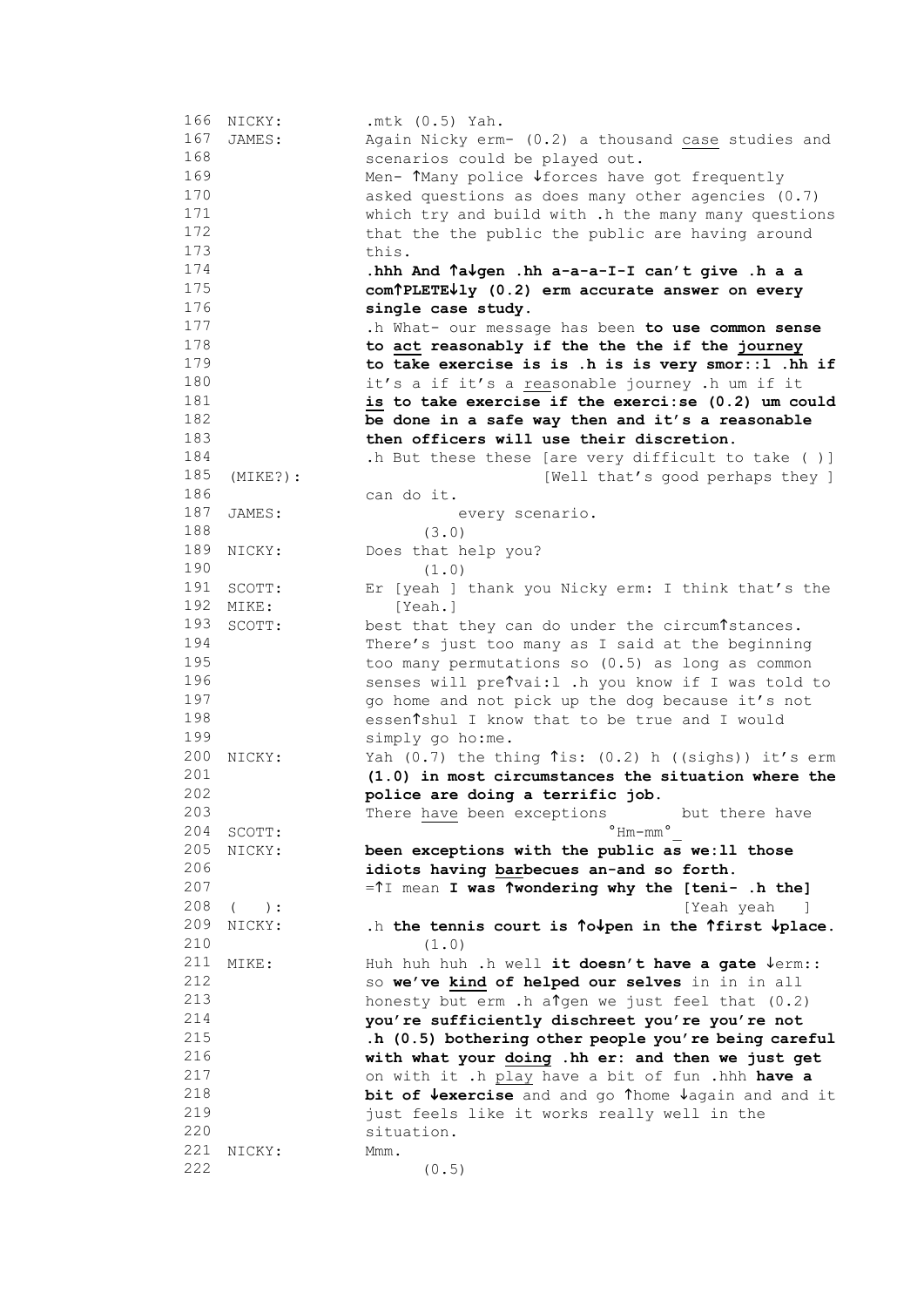| 223 | JAMES: | Nicky the erm- I-I-I share I share your callers                                         |
|-----|--------|-----------------------------------------------------------------------------------------|
| 224 |        | frustration.                                                                            |
| 225 |        | I'm I'm a family man I've got teenage children that                                     |
| 226 |        | are climbing the walls: here.                                                           |
| 227 |        | .h I have (.) neighbours all around me that keep                                        |
| 228 |        | asking me why they can't (.) do this why they can't                                     |
| 229 |        | do that >and so< I- and of course the weather .hh                                       |
| 230 |        | is turned beautiful certainly down here in the south                                    |
| 231 |        | it's looking beautiful today.                                                           |
| 232 |        | .hh Erm and we're set fair for the weekend and I                                        |
| 233 |        | I I do appreciate .hh how tortuous this is frur for                                     |
| 234 |        | us forl (0.2) to have to continue in this lock Jdown                                    |
| 235 |        | and the confinements of <i>Tlock</i> Jdown .h erm for just                              |
| 236 |        | what 1seems to be just a few more weeks .hh erm                                         |
| 237 |        | listening to ministers each evening .hh erm it seems                                    |
| 238 |        | that our scientific advice is pushing this out                                          |
| 239 |        | just a bit further. h to ensure that we don't go                                        |
| 240 |        | into this the the $\hat{\mathsf{T}}$ night $\hat{\mathsf{V}}$ mare (0.5) [of what the-] |
| 241 | NICKY: | Yeah [yeah um the]                                                                      |
| 242 | JAMES: | [second (.) infection- ](.) o'yeah''                                                    |
| 243 | NICKY: | [danger is of course more] more mixed messages or                                       |
| 244 |        | messages I should say which are (.) difficult to                                        |
| 245 | JAMES: | Mmm.                                                                                    |
| 246 | NICKY: | interpret for people.                                                                   |
| 247 |        | .h Thank you very much Mike.                                                            |
| 248 |        | I'm not I don't wanna be judgemental about anything                                     |
| 249 |        | but I <just a="" bit="" feel="" little=""> I don't know about</just>                    |
| 250 |        | our listeners er texting but I just feel .hhh                                           |
| 251 |        | slightly uncomfortable about (0.7) the tenTnis?                                         |
| 252 |        | ↑Lis↓ten erm James Vorn I know you've got to go                                         |
| 253 |        | Chief Constable of Dorset .hh but #a a I Tthink a                                       |
| 254 |        | message from you on the coming bank holiday weekend                                     |
| 255 |        | would be (0.2) very important.                                                          |
| 256 |        | (1.0)                                                                                   |

Mike is introduced by Nicky but the start of his experience is interrupted with Nicky starting what looks like a disclaimer (lines 131-135), possibly also anticipating the objectionability of Mike's action. While addressing the audience and clarifying the role of the Constable and the type of questions on air, this account contributes to creating a safe space for participants to present their potential breaches and get (dis)confirmation around what the police may take as (un)lawful. Nicky as a professional broadcaster calibrates his obligation as a broadcaster while mediating in a moral dilemma that he is facilitating people to present. Nicky then presents the upcoming as a question to be addressed to the Chief Constable and one that may apply to a larger number of people. Mike is invited then to ask his question (line 135).

After a gap (line 136) Mike frames his contribution as a possibly "common sense" question in line with prior questions in the show and launches a telling. He describes his relationship to tennis in an incrementally upgrading manner (Pomerantz, 1984) from "keen", to an "addict", to suffering the effects of withdrawal, missing it "desperately" (lines 139-140). As in the prior confessions, an account is produced relative to a condition but one which does not rely on any known medical diagnosis, just framed as such rhetorically. Unlike prior confessions, though, the breach is not confessed to straightaway after the mention of the condition, but rather, a narrative follows that involves awareness of the guidance but also displays an implicit disregard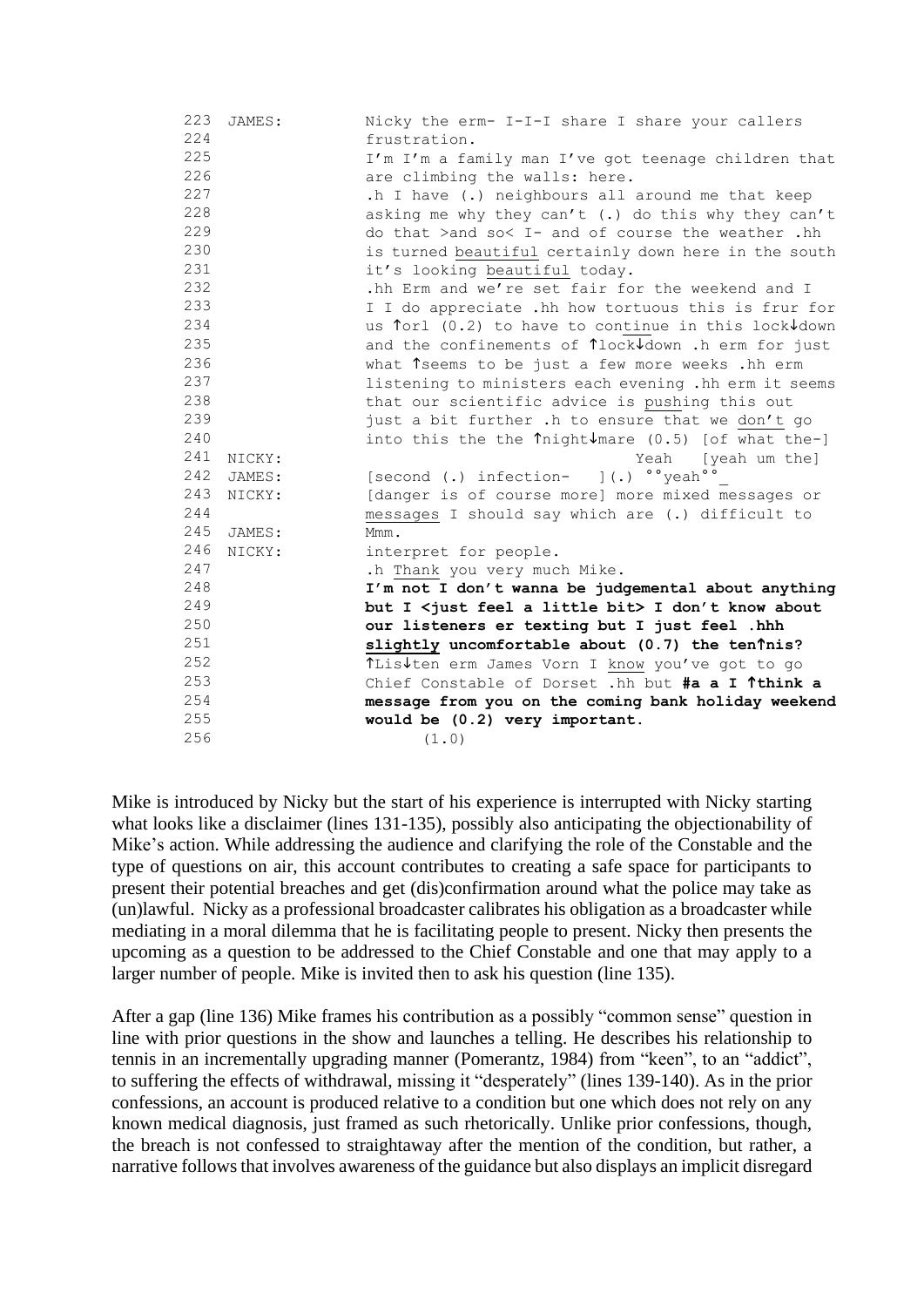for it. The grounds for this disregard reside in an ideology which sustains that the pursual of individual self-interest while exercising "common-sense" would make everyone in a given collective better off.

Mike continues by disclosing his contacting a group of people (lines 141-142) for what he assesses as a "discreet" game (which may ambiguously refer to its being short while also orienting to its being morally dubious under the circumstances), and introduces people who "privately" (line 144) accept the invitation and who agree to play in a place that is not locked or in use, adding to the stealthy approach to the game. The presentation of this as secretive, private, and unnoticed by others adds to the planned and collective aspect of the breach, and a switch from his individual initiative for the breach (lines 141-142) to the shared responsibility and accountability with his "accomplices" for doing something that should not be done (lines 145, 148). The use of these assessment terms while displaying concern for not bothering other people and not trespassing, also reveal the intent and planning and full awareness of the fact that the tennis match should not have taken place. In line with the previous calls, a list of cautious measures ensues, forms of showing consideration for social distance: arriving separately (line 147), standing on either side of the net (line 148) twenty meters apart (line 150), using brand new balls (line 149), and playing a relatively short game. The breach is presented as a past event, but the reported feelings about it are in the present as if this was a regular activity. The reported feelings are presented as involving consideration for others and for each other. Distance was kept which in their understanding means no harm. The listing, however, ends with what could be seen as a selfish problematic collective "enjoy it" that is reformulated to a "sense of relief" and assessed as "fantastic". This helps to paint the restrictions as a form of oppression and disregarding the same kinds of feelings/joy that the members of the public who have abided by the rules would of course also have given up on.

#### **4. Conclusion**

Two types of confessions by the callers were found, differing on whether personal circumstances could be said to warrant the breaches or not and whether the recipients more readily aligned with the accounts offered. These were organised differently in the temporal development of the call. Callers who disclosed their breaches at the first available opportunity presented them as unavoidable or warranted by a diagnosed health condition. Arguably, early self-categorisations of wrongdoing may prove useful against any future accusations. Those whose accounts for breaching were not as sympathetically received introduced their confessions later in the narrative. Both types of confessions were carefully crafted. The callers presented themselves as cognizant of "what moral and standards and norms of conduct are at stake in particular contexts" (Cekaite & Evaldsson, 2020:4) and displayed awareness of the fact that their behaviour or that of others can be evaluated as morally right or wrong. The measures taken to minimize the negative consequences of the transgressions were volunteered or prompted and treated as normative. In mitigating their transgressions and presenting them as the less harmful of two possible choices, callers crafted their moral personhood helped and reduce their accountability for violating the interest of the public.

The calls illustrate how civically engaged members of the public present and discuss the circumstances that led them to break the rules. In so doing, they showed their awareness of the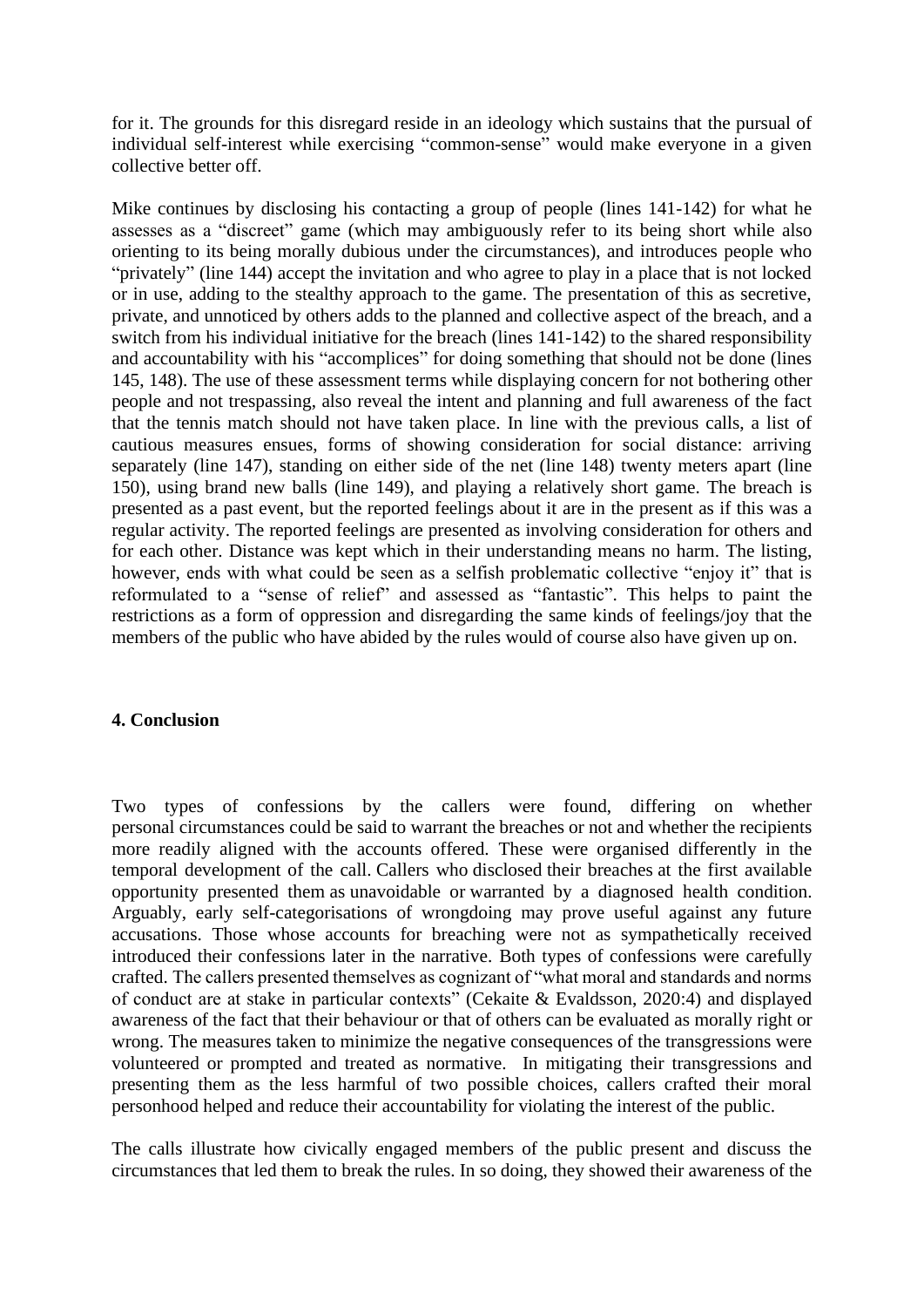restrictions in place and reflected on how their actions may affect themselves and others. The reflexivity shown by the callers indicates the morally purposive nature of the calls, and the narration of the confessions offers a window into the shifting nature of morality during a pandemic. Callers alluded to government control over their own healthcare and wellbeing decisions as morally troublesome and, as a result of this, admitted breaking the rules in a public forum. In other words, the restrictions in place to contain the pandemic were experientially reported as curtailing individuals' right to protect their own autonomy and exercise their right to free choice. As I add the final touches to this essay, I note how morally troublesome pandemic actions, such as the overt resistance to wear a facemask to mention one, are shifting as we all learn to live with the virus.

#### **References**

Aijmer, K. (1997). I think–an English modal particle. *Modality in Germanic Languages:* 

*Historical and Comparative Perspectives*, *1*, 47.

- Cekaite, A., & Evaldsson, A.-C. (2020). The moral character of emotion work in adult-child interactions. *Text & Talk*, *40*(5), 563–572.
- Fishman, P. M. (1978). Interaction: The Work Women Do. *Social Problems*, *25*(4), 397-406. https://doi.org/10.2307/800492
- Goffman, E. (1978). Response Cries. *Language*, *54*(4), 787–815.

https://doi.org/10.2307/413235

- Goodwin, M. H., & Loyd, H. (n.d.). The face of noncompliance in family interaction. *Text & Talk*, *40*(5), 573–598.
- Haugh, M. and Márquez Reiter, R. (2019). Offence, scales and morality. Paper presented at the *16th International Pragmatics Conference,* Hong Kong Polytechnic University, 9- 14 June.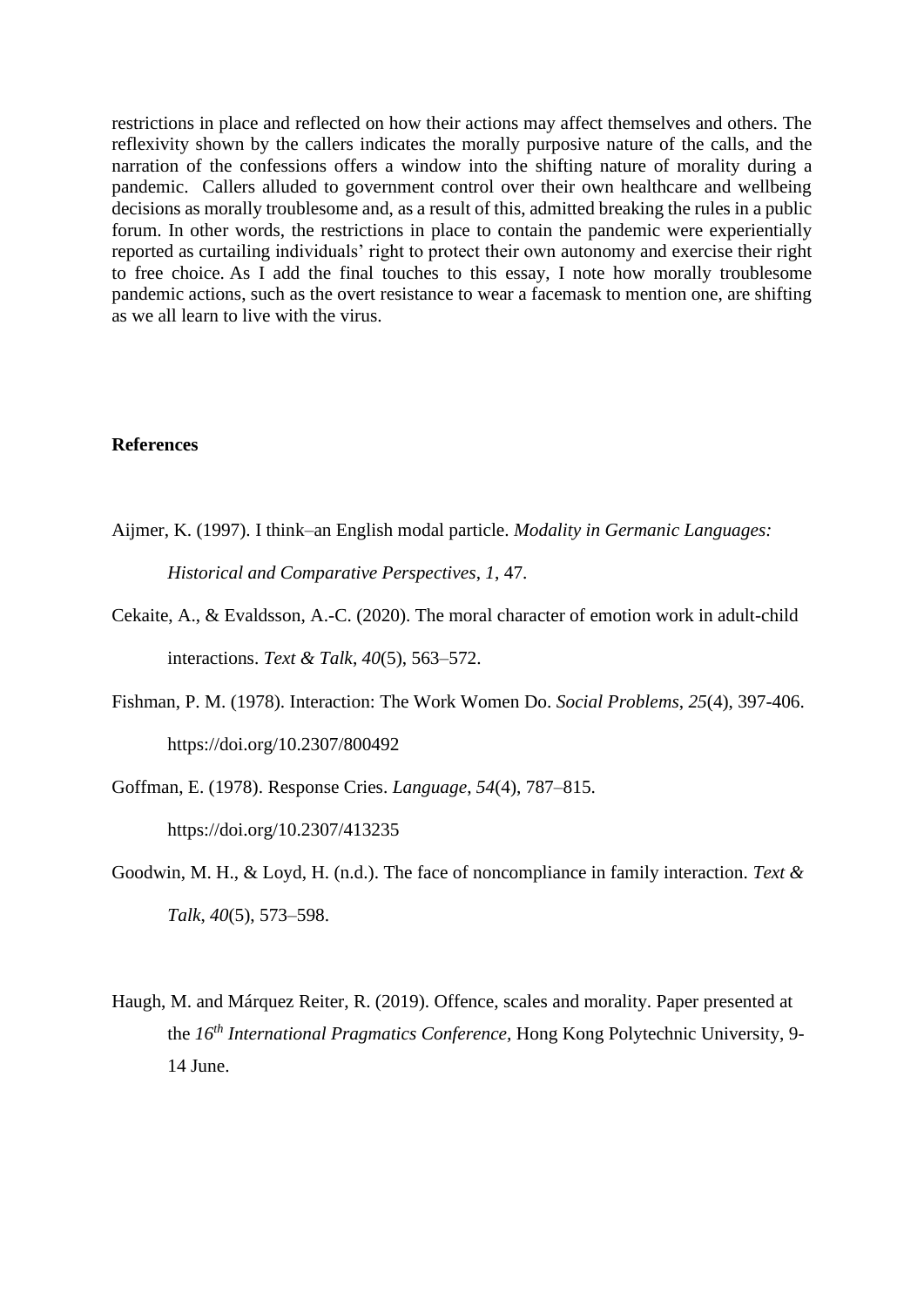Heritage, J. (2015). Well-prefaced turns in English conversation: A conversation analytic perspective. *Journal of Pragmatics*, *88*, 88-104. https://doi.org/10.1016/j.pragma.2015.08.008

- Hutchby, I. (1991). The organisation of talk on talk radio. In P. Scannell (Ed.), *Broadcast Talk* (p. 119-137). Sage.
- Hutchby, I. (2005). *Media Talk: Conversation Analysis and the Study of Broadcasting*. Open University Press. https://www.mheducation.co.uk/media-talk-conversation-analysisand-the-study-of-broadcasting-9780335209958-emea-group
- Hutchby, I. (2013). *Confrontation Talk: Arguments, Asymmetries, and Power on Talk Radio*. Routledge. https://play.google.com/store/books/details?id=XdX5AQAAQBAJ
- Jefferson, G. (2004). Glossary of transcript symbols with an introduction. In G. H. Lerner (Ed.), *Conversation Analysis: Studies from the First Generation* (p. 13-31). John Benjamins.<https://doi.org/10.1075/pbns.125.02jef>
- Kádár, D. Z. (2017). *Politeness, Impoliteness and Ritual: Maintaining the Moral Order in Interpersonal Interaction*. Cambridge: Cambridge University Press.
- Kádár, D. Z. and Márquez-Reiter, R. (2015). (Im)politeness and (im)morality: insights from intervention. *Journal of Politeness Research* 11(2): 239-260.
- Márquez Reiter, R. and Haugh, M. (2019). Denunciation, blame and the moral turn in public life. *Discourse, Context & Media* 28: 35-43.
- McConnell, T. (1986). More on Moral Dilemmas. In *The Journal of Philosophy* (Vol. 83). http://dx.doi.org/10.2307/2026096
- Pomerantz, A. (1984). Agreeing and disagreeing with assessments: Some features of preferred/dispreferred turn shapes. In J. M. Atkinson & J. Heritage (Eds.), *Structures*